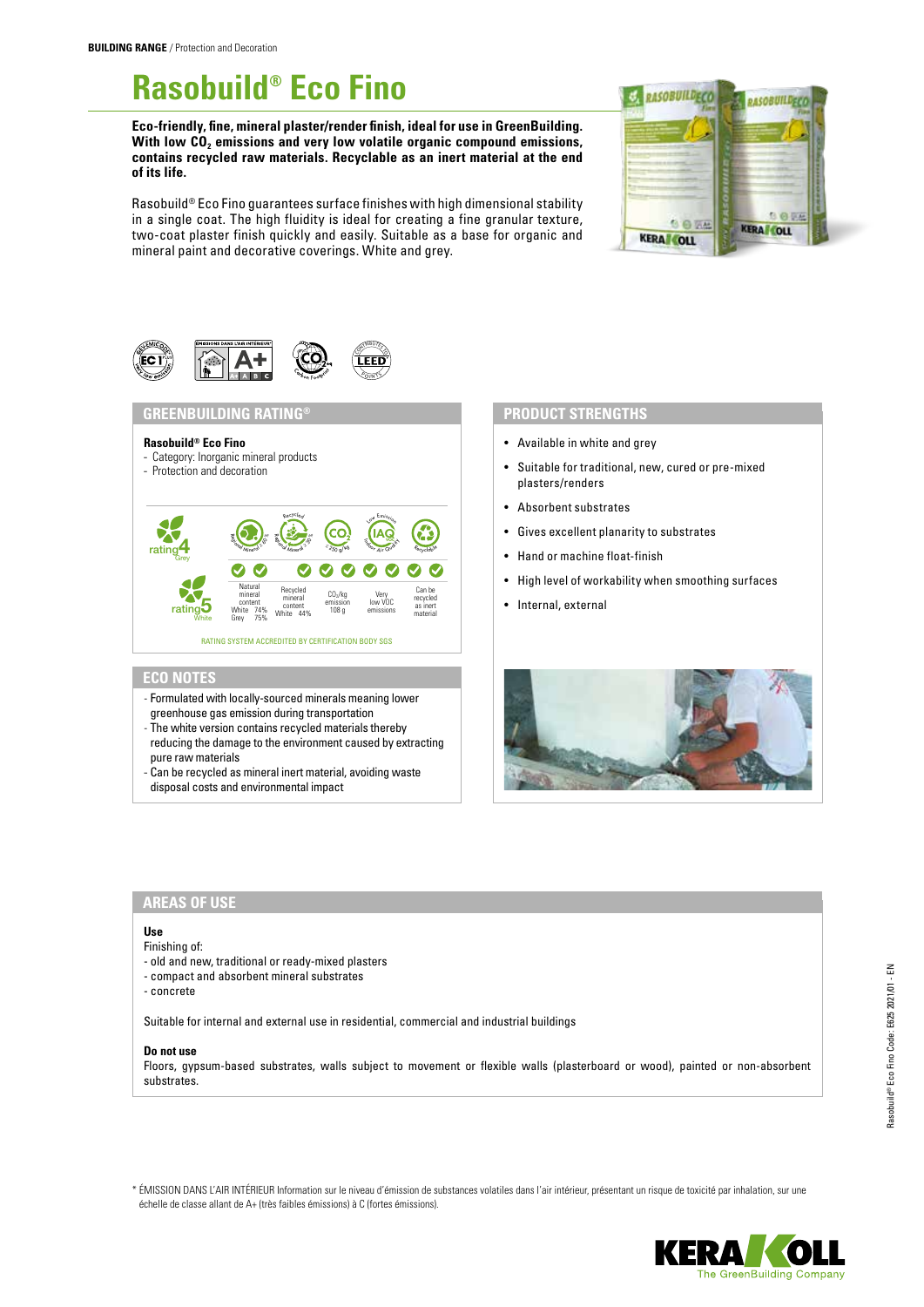## **Preparation of substrates**

The substrate must be compact, dry and clean, i.e. free from dust and grease. Any loose or imperfectly anchored parts such as cement slurries, previous paint coatings, adhesive layers or parting compound residues must be removed using the appropriate methods. Wait for patchwork and restored sections on the substrate to cure before smoothing. Always scratch new plaster coats before smoothing.

#### **Preparation**

Prepare Rasobuild® Eco Fino in a clean container, first of all pouring in a quantity of water equal to approximately ¾ of that which will be required. Gradually add Rasobuild® Eco Fino to the container, mixing the paste from the bottom upwards with a low-rev (≈ 400/min) helicoidal agitator. Add more water until the desired consistency is obtained. The mixture must be of smooth consistency and without any lumps.

### **Application**

Apply an initial coat of the product to the suitably prepared and damped substrate using a smooth spreader. Press down hard to ensure adhesion and to force the air out of the pores. Then apply the next coats until the required finish is obtained. Use a manual or mechanical float to finish.

#### **Cleaning**

Rasobuild® Eco Fino can be removed from tools and surfaces by washing them with water before the product hardens.

# **SPECIAL NOTES**

**Gypsum walls:** before finishing gypsum-based substrates, eco-friendly Rasobuild® Eco Consolidante surface insulation must be applied to saturation point.

**Heterogeneous supports:** when finishing heterogeneous surfaces we recommend embedding Rinforzo V50 anti-alkali mesh in the first coat while it is still wet, pressing it down with a spreader. Apply a second coat over the top, covering the mesh completely to form a finished surface which, on drying, can be painted or used to lay wall coverings.

**Flaking supports:** strengthen flaking or loose supports with Rasobuild® Eco Consolidante.

## **ABSTRACT**

*Fine granular texture, two-coat plaster finish on rendered surfaces using an eco-friendly, mineral-finish fine plaster/render with GreenBuilding Rating® Fino White 5 / GreenBuilding Rating® Fino Grey 4, such as Rasobuild® Eco Fino by Kerakoll Spa. Suitable for internal and external applications, in white or grey. Coverage will be ≈ 1.2 kg/m<sup>2</sup> per mm of thickness. The substrate must be perfectly clean, compact and dimensionally stable.*

# **TECHNICAL DATA COMPLIANT WITH KERAKOLL QUALITY STANDARD**

| Appearance                             | white or grey pre-mixed                                                                     |                 |
|----------------------------------------|---------------------------------------------------------------------------------------------|-----------------|
| Apparent volumetric mass:              |                                                                                             |                 |
| - Rasobuild® Eco Fino White            | $\approx$ 1.34 kg/dm <sup>3</sup>                                                           | UEAtc/CSTB 2435 |
| - Rasobuild® Eco Fino Grey             | $\approx$ 1.23 kg/dm <sup>3</sup>                                                           | UEAtc/CSTB 2435 |
| Mineralogical nature of inert material | crystalline carbonate                                                                       |                 |
| Grading                                | $\approx 0-800$ µm                                                                          |                 |
| Shelf life                             | $\approx$ 12 months from production in the original sealed packaging, protect from humidity |                 |
| Pack                                   | 25 kg bags                                                                                  |                 |
| Mixing water:                          |                                                                                             |                 |
| - Rasobuild® Eco Fino White            | $\approx$ 6.9 $\ell$ / 1 x 25 kg bag                                                        |                 |
| - Rasobuild® Eco Fino Grey             | $\approx$ 6.6 $\ell$ / 1 x 25 kg bag                                                        |                 |
| Specific weight of the mixture:        |                                                                                             |                 |
| - Rasobuild® Eco Fino White            | $\approx$ 1.58 kg/dm <sup>3</sup>                                                           | UNI 7121        |
| - Rasobuild® Eco Fino Grey             | $\approx$ 1.53 kg/dm <sup>3</sup>                                                           | UNI 7121        |
| pH of the mixture                      | $\geq$ 12                                                                                   |                 |
| Pot life                               | $\geq 4$ hrs                                                                                |                 |
| Temperature range for application      | from $+5$ °C to $+35$ °C                                                                    |                 |
| <b>Max thickness</b>                   | $5 \text{ mm}$                                                                              |                 |
| Waiting time before:                   |                                                                                             |                 |
| - painting                             | $\approx$ 3 – 7 days                                                                        |                 |
| - application of wallpaper             | $\approx$ 3 – 7 days                                                                        |                 |
| Coverage                               | $\approx$ 1.2 kg/m <sup>2</sup> per mm of thickness                                         |                 |